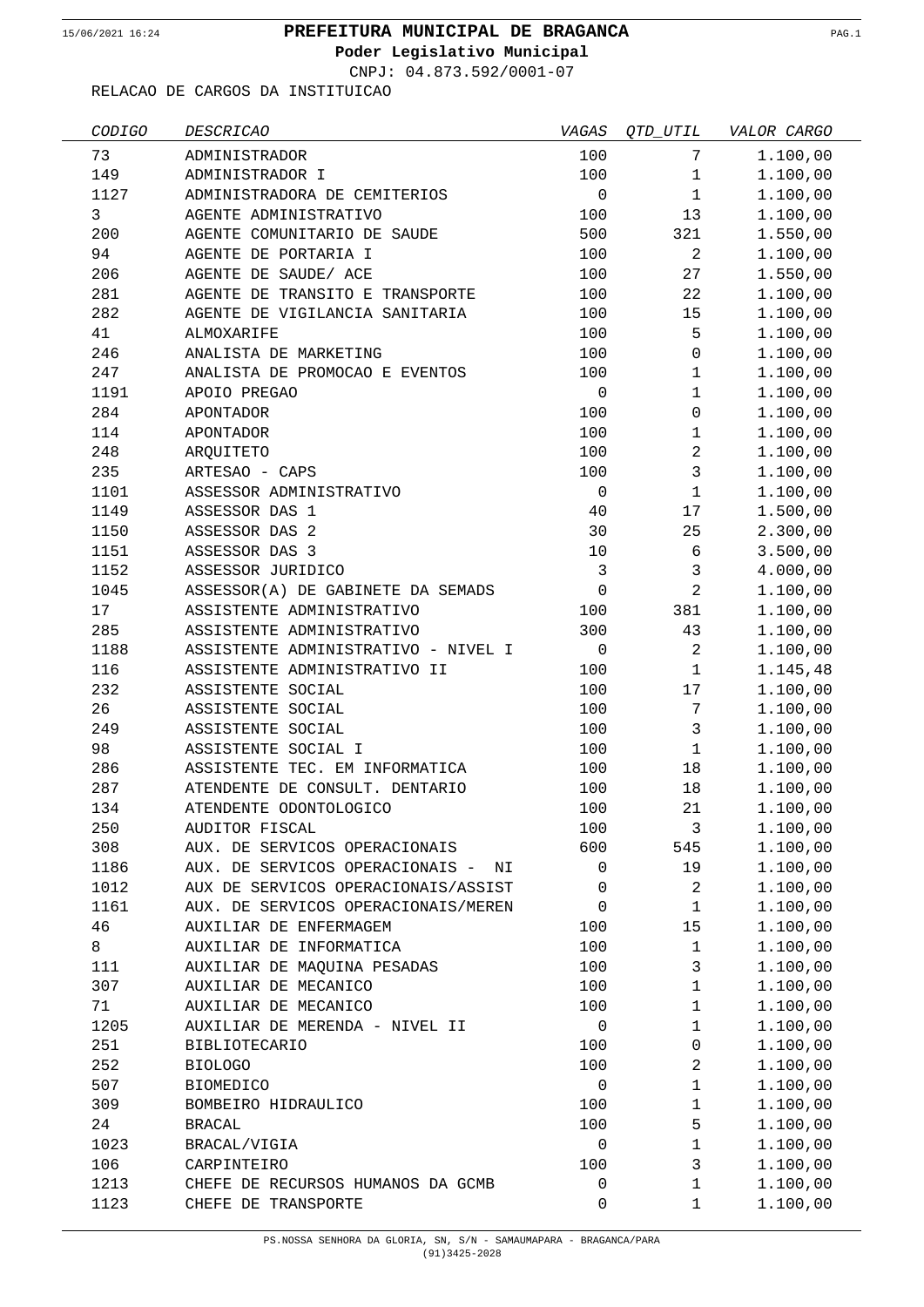$\overline{\phantom{a}}$ 

## **PREFEITURA MUNICIPAL DE BRAGANCA** 15/06/2021 16:24 PAG.2

**Poder Legislativo Municipal**

CNPJ: 04.873.592/0001-07

| CODIGO       | <b>DESCRICAO</b>                    | VAGAS        | OTD UTIL       | VALOR CARGO |
|--------------|-------------------------------------|--------------|----------------|-------------|
| 1066         | CHEFE DO DEPARTAMENTO DE CONTRATOS  | 0            | $\mathbf{1}$   | 1.100,00    |
| 1065         | CHEFE DO DEPARTAMENTO DE TECNOLOGIA | 0            | $\overline{a}$ | 1.100,00    |
| 1051         | CHEFE DO DEPARTAMENTO PESSOAL       | $\Omega$     | 1              | 1.100,00    |
| 1053         | CHEFE DO SERVICO DE INFORMACAO AO C | $\Omega$     | 1              | 1.100,00    |
| 1055         | CHEFE DO SERVICO DE PROTOCOLO       | 0            | $\mathbf{1}$   | 1.100,00    |
| 1193         | CHEFE DO SETOR CONTROLE, MONIT. E F | 0            | $\mathbf{1}$   | 1.100,00    |
| 1157         | CHEFE DO SETOR DE ARRECADACAO, FISC | 0            | $\mathbf{1}$   | 1.100,00    |
| 1048         | CHEFE DO SETOR DE CONTABILIDADE     | 0            | $\mathbf{1}$   | 1.100,00    |
| 1120         | CHEFE DO SETOR DE ESTATISTICA       | $\Omega$     | $\mathbf{1}$   | 1.100,00    |
| 1044         | CHEFE DO SETOR DE RECURSOS HUMANOS  | $\Omega$     | $\mathbf{1}$   | 1.100,00    |
| 1237         | CHEFE INTERINO DO SETOR DE PROTOCOL | 0            | $\mathbf{1}$   | 1.100,00    |
| 1015         | COMANDANTE DA GUARDA CIVIL MUNICIPA | $\mathbf 1$  | $\mathbf{1}$   | 1.100,00    |
| 182          | CONSELHEIRO TUTELAR                 | 100          | 11             | 2.220,68    |
| 253          | CONTADOR (A)                        | 100          | 7              | 1.100,00    |
| $\mathbf{1}$ | CONTINUO                            | 100          | 41             | 1.100,00    |
| 1204         | CONTINUO - NIVEL II                 | 0            | $\mathbf 1$    | 1.100,00    |
| 1245         | CONTINUO NIVEL II                   | 0            | 1              | 1.100,00    |
| 1096         | CONTROLADOR GERAL DO MUNICIPIO      | $\mathbf{1}$ | 1              | 6.000,00    |
| 1197         | COORD. DE VIGILANCIA EM SAUDE       | $\Omega$     | $\overline{a}$ | 1.100,00    |
| 1163         | COORD. DO CENTRO DE PERICIAS RENATO | $\Omega$     | 1              | 1.100,00    |
| 400          | <b>COORDENADOR</b>                  | 100          | $\overline{a}$ | 3.000,00    |
| 21           | COORDENADOR (A) PEDAGOGICO          | 100          | 70             | 1.179,15    |
| 1086         | COORDENADOR DE FREQUENCIA ESCOLAR   | 0            | $\mathbf{1}$   | 1.100,00    |
| 1121         | COORDENADOR DE PLANEJAMENTO         | 0            | $\mathbf{1}$   | 1.100,00    |
| 1049         | COORDENADOR DE RECURSOS HUMANOS     | $\Omega$     | $\mathbf{1}$   | 1.100,00    |
| 1099         | COORDENADOR DE SAUDE BUCAL          | $\Omega$     | $\mathbf{1}$   | 1.100,00    |
| 1071         | COORDENADOR DO NUCLEO DE FISCALIZAC | 0            | 1              | 1.100,00    |
| 1228         | COORDENADOR DO ORG MUN. DE PROT. E  | $\Omega$     | $\mathbf{1}$   | 1.100,00    |
| 138          | COORDENADOR FINANCEIRO              | 100          | 4              | 1.100,00    |
| 402          | COORDENADOR PEDAGOGICO              | 100          | $\overline{a}$ | 1.100,00    |
| 19           | COORDENADOR(A)                      | 100          | 3              | 1.500,00    |
| 1093         | COORDENADORA CASA DO EMPREENDEDOR   | 0            | $\mathbf{1}$   | 1.100,00    |
| 1126         | COORDENADORA DE ATENCAO BASICA      | $\Omega$     | 1              | 1.100,00    |
| 1211         | COORDENADORA DE ENSINO DO PROJETO G | $\Omega$     | 1              | 1.100,00    |
| 1082         | COORDENADORA DE ESTATISTICA         | 0            | 1              | 1.100,00    |
| 1083         | COORDENADORA DE PROCESSOS           | 0            | $\mathbf{1}$   | 1.100,00    |
| 1084         | COORDENADORA DO MODULAR             | 0            | $\mathbf{1}$   | 1.100,00    |
| 1073         | COORDENADORA GERAL DO PROJETO GUARD | 0            | $\mathbf{1}$   | 1.100,00    |
| 1088         | COORDENADOR/ASSISTENTE SOCIAL       | 0            | 5              | 1.100,00    |
| 1090         | COORDENADOR/PEDAGOGO                | 0            | $\overline{a}$ | 1.100,00    |
| 1192         | COORDENADOR/PSICOLOGO               | $\Omega$     | $\mathbf{1}$   | 1.100,00    |
| 79           | COVEIRO                             | 100          | 5              | 1.100,00    |
| 150          | COVEIRO I                           | 100          | $\mathbf{1}$   | 1.100,00    |
| 1147         | CUIDADOR                            | 0            | 5              | 1.100,00    |
| 1017         | CUIDADOR SOCIAL                     | 3            | 23             | 1.100,00    |
| 245          | <b>DIRETOR</b>                      | 100          | 2              | 1.100,00    |
| 1122         | DIRETOR ADMINISTRATIVO              | 0            | $\mathbf{1}$   | 1.100,00    |
| 1225         | DIRETOR CLINICO                     | 0            | $\mathbf{1}$   | 1.100,00    |
| 1241         | DIRETOR DA BIBLIOTECA MUNICIPAL     | 0            | $\mathbf{1}$   | 1.100,00    |
| 1235         | DIRETOR DE CONVENIOS                | 0            | $\mathbf{1}$   | 1.100,00    |
| 1238         | DIRETOR DE MANUTENCAO E PAISAGISMO  | $\Omega$     | $\mathbf{1}$   | 1.100,00    |
| 1145         | DIRETOR DE PLANEJAMENTO             | $\Omega$     | $\mathbf{1}$   | 1.100,00    |
| 1199         | DIRETOR DO DEP. DE AQUICULTURA      | 0            | $\mathbf{1}$   | 1.100,00    |
| 1144         | DIRETOR DO DEPARTAMENTO DE COMPRAS  | 0            | $\mathbf{1}$   | 1.100,00    |
|              |                                     |              |                |             |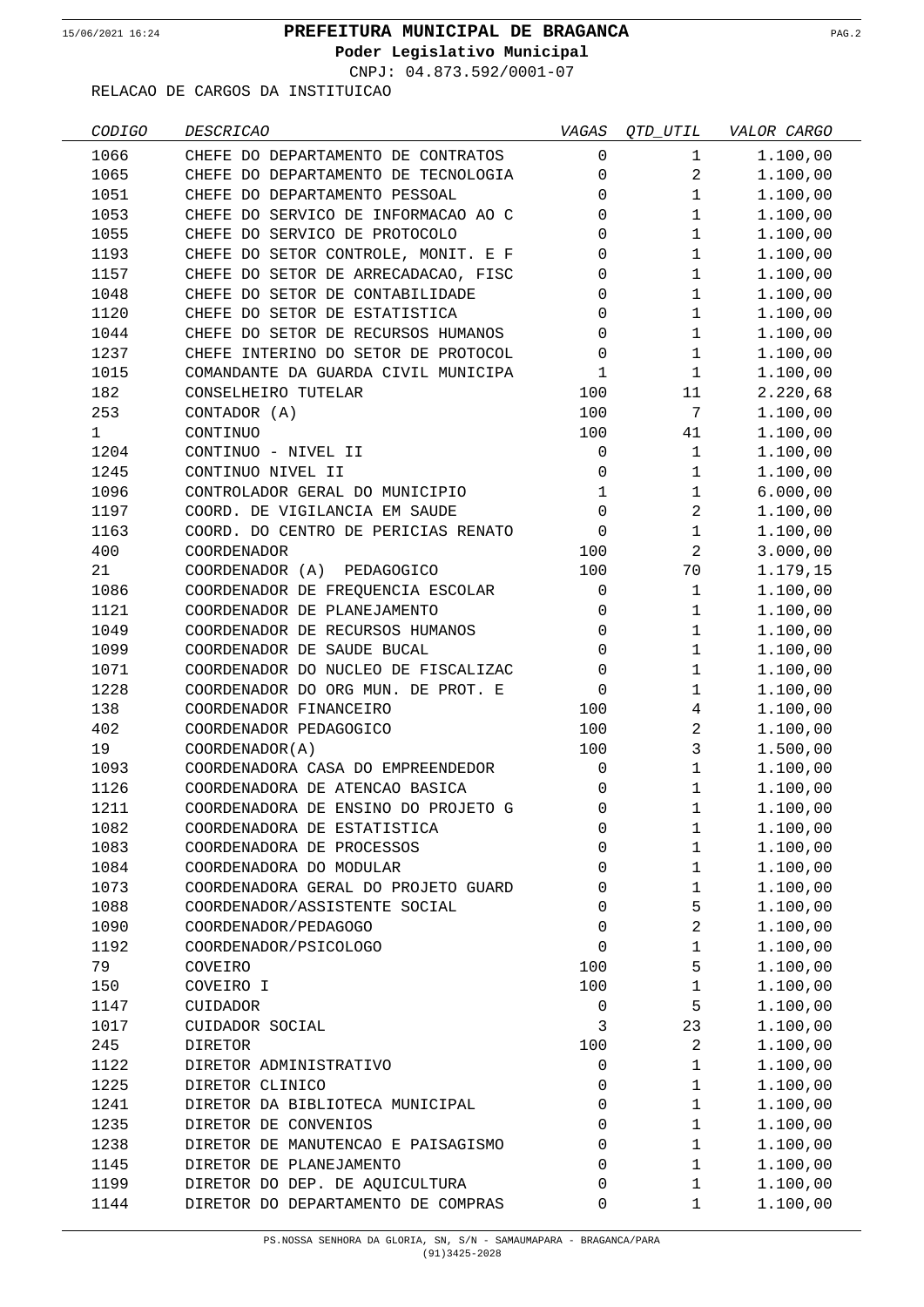**Poder Legislativo Municipal**

CNPJ: 04.873.592/0001-07

| CODIGO | <i>DESCRICAO</i>                    | VAGAS        | <i>QTD_UTIL</i> | VALOR CARGO |
|--------|-------------------------------------|--------------|-----------------|-------------|
| 401    | DIRETOR ESCOLAR                     | 100          | 47              | 1.100,00    |
| 1064   | DIRETOR GERAL DO DEMUTRAN           | 0            | $\mathbf 1$     | 1.100,00    |
| 1060   | DIRETOR INTERINO                    | 0            | 5               | 1.100,00    |
| 1196   | DIRETOR OPERACIONAL                 | 0            | $\mathbf 1$     | 1.100,00    |
| 1056   | DIRETOR PEDAGOGICO                  | 0            | $\overline{a}$  | 1.100,00    |
| 1212   | DIRETOR TECNICO EDUCACIONAL         | 0            | $\mathbf{1}$    | 1.100,00    |
| 1075   | DIRETOR TECNICO OPERACIONAL DE TRAN | $\mathbf 0$  | $\mathbf{1}$    | 1.100,00    |
| 1074   | DIRETOR TECNICO OPERACIONAL DE TRAN | 0            | $\mathbf{1}$    | 1.100,00    |
| 124    | DIRETOR(A)                          | 100          | $\mathbf{1}$    | 1.100,00    |
| 1236   | DIRETOR(A) DE OBRAS E PROJETOS      | $\mathsf 0$  | $\mathbf{1}$    | 1.100,00    |
| 1063   | DIRETORA DO DEP. DE GESTAO AMBIENTA | 0            | $\mathbf{1}$    | 1.100,00    |
| 1198   | DIRETORA DO DEP. DE PESCA           | 0            | $\mathbf{1}$    | 1.100,00    |
| 1081   | DIRETOR(A) FINANCEIRO               | $\mathbf 0$  | $\overline{a}$  | 1.100,00    |
| 1195   | DIRETOR(A) MUNICIPAL DE TURISMO     | 0            | $\mathbf 1$     | 1.100,00    |
| 72     | ELETRICISTA                         | 100          | 6               | 1.100,00    |
| 147    | ENC. CEMITERIO                      | 100          | $\mathbf 1$     | 1.100,00    |
| 221    | ENFERMEIRA                          | 100          | $\mathbf{3}$    | 1.100,00    |
| 133    | ENFERMEIRO                          | 100          | 61              | 1.100,00    |
| 254    | <b>ENFERMEIRO</b>                   | 100          | 28              | 1.100,00    |
| 204    | ENFERMEIRO(A)                       | 100          | 2               | 2.000,00    |
| 1013   | <b>ENGENHEIRO</b>                   | 0            | $\mathbf 1$     | 1.100,00    |
| 257    | ENGENHEIRO (A) DE PESCA             | 100          | $\mathbf{1}$    | 1.100,00    |
| 255    | ENGENHEIRO AGRONOMO                 | 100          | 3               | 1.100,00    |
| 1029   | ENGENHEIRO CIVIL                    | $\mathbf{3}$ | $\overline{4}$  | 1.100,00    |
| 9      | ESCRITURARIO II                     | 100          | 14              | 1.100,00    |
| 13     | ESCRITURARIO IV                     | 100          | 3               | 1.100,00    |
| 180    | ESCRITURARIO-VI SEC. ESCOL          | 100          | $\mathbf 0$     | 1.100,00    |
| 11     | ESPECIALISTA EM COMUNICAO           | 100          | 1               | 1.100,00    |
| 501    | FACILITADOR SOCIAL                  | 10           | $\mathbf{1}$    | 1.100,00    |
| 1226   | FARMACEUTICA DA VIGILANCIA SANITARI | $\mathsf 0$  | 1               | 1.100,00    |
| 216    | FARMACEUTICO                        | 100          | $\overline{a}$  | 1.100,00    |
| 258    | FARMACEUTICO BIOQUIMICO             | 100          | $\overline{c}$  | 1.100,00    |
| 289    | FISCAL AMBIENTAL                    | 100          | 3               | 1.100,00    |
| 1179   | FISCAL DE CONTRATOS DO FUNDO MUNICI | $\mathbf 0$  | 1               | 1.100,00    |
| 1178   | FISCAL DE CONTRATOS DO FUNDO MUNICI | 0            | 1               | 1.100,00    |
| 1177   | FISCAL DE CONTRATOS DO FUNDO PREFEI | 0            | 1               | 1.100,00    |
| 290    | FISCAL DE OBRAS                     | 100          | $\overline{a}$  | 1.100,00    |
| 292    | FISCAL DE RECEITAS MUNICIPAIS       | 100          | 2               | 1.100,00    |
| 65     | FISCAL DE SERVICO                   | 100          | 10              | 1.100,00    |
| 1207   | FISCAL DE SERVICOS PUBLICOS         | 0            | 1               | 1.100,00    |
| 148    | FISCAL I                            | 100          | $\mathbf 1$     | 1.100,00    |
| 259    | FISIOTERAPEUTA                      | 100          | 2               | 1.100,00    |
| 59     | FISIOTERAPEUTA                      | 100          | 8               | 1.100,00    |
| 260    | FONOAUDIOLOGO                       | 100          | 5               | 1.100,00    |
| 311    | GARI                                | 250          | 109             | 1.100,00    |
| 1160   | GARI/AUX. DE SERV. OPERACIONAIS     | 0            | 1               | 1.100,00    |
| 261    | <b>GEOGRAFO</b>                     | 100          | 1               | 1.100,00    |
| 1139   | GER CENTRAL DE MARC CONSULT E EXAME | 0            | 1               | 1.100,00    |
| 1174   | GERENTE CAPS AD                     | 0            | $\mathbf{1}$    | 1.100,00    |
| 1230   | GERENTE CAPS II                     | 0            | 1               | 1.100,00    |
| 1243   | GERENTE CONSULTORIO NA RUA          | $\mathbf 0$  | 1               | 1.100,00    |
| 1242   | GERENTE DA VIGILANCIA EPIDEMIOLOGIC | 0            | 1               | 1.100,00    |
| 1140   | GERENTE DE ALMOXARIFADO             | 0            | 1               | 1.100,00    |
| 1234   | GERENTE DE ATENCAO BASICA ZONA RURA | 0            | 2               | 1.100,00    |
|        |                                     |              |                 |             |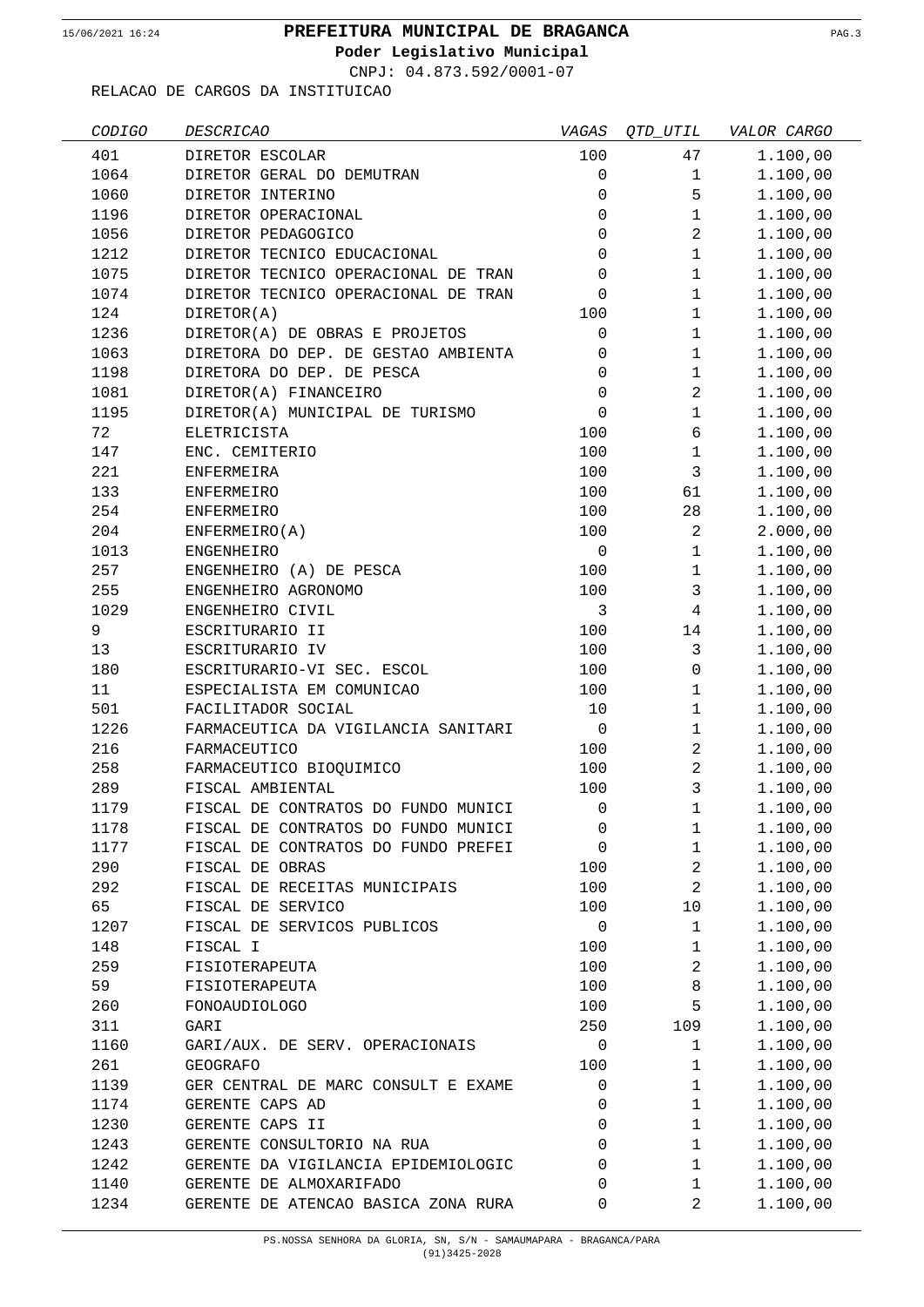$\overline{\phantom{0}}$ 

## **PREFEITURA MUNICIPAL DE BRAGANCA** 15/06/2021 16:24 PAG.4

**Poder Legislativo Municipal**

CNPJ: 04.873.592/0001-07

| CODIGO | <b>DESCRICAO</b>                    | VAGAS               | QTD_UTIL       | VALOR CARGO |
|--------|-------------------------------------|---------------------|----------------|-------------|
| 1034   | GERENTE DE COMPRAS                  | $\mathbf 0$         | $\mathbf 1$    | 1.100,00    |
| 1036   | GERENTE DE MANUTENCAO               | $\mathsf{O}\xspace$ | $\mathbf{1}$   | 1.100,00    |
| 1239   | GERENTE DE MATERIAIS DE PATRIMONIO  | 0                   | $\mathbf 1$    | 1.100,00    |
| 1104   | GERENTE DE PROCESSAMENTO DE DADOS   | 0                   | $\mathbf 1$    | 1.100,00    |
| 1105   | GERENTE DE PROGRAMAS DE SAUDE       | $\mathbf 0$         | $\mathbf 1$    | 1.100,00    |
| 1035   | GERENTE DE TRANSPORTE               | $\mathbf 0$         | $\mathbf{1}$   | 1.100,00    |
| 1214   | GERENTE DE UBS                      | $\mathbf 0$         | 9              | 1.100,00    |
| 1155   | GERENTE DE VIGILANCIA AMBIENTAL     | $\mathbf 0$         | $\mathbf{1}$   | 1.100,00    |
| 1216   | GERENTE DE VIGILANCIA SANITARIA     | 0                   | $\mathbf{1}$   | 1.100,00    |
| 1103   | GERENTE DE ZOONOSE                  | $\mathbf 0$         | $\mathbf{1}$   | 1.100,00    |
| 1223   | GERENTE DO C. DE REABILIT SOCORRO G | 0                   | $\mathbf{1}$   | 1.100,00    |
| 1233   | GERENTE DO NASF                     | 0                   | $\mathbf 1$    | 1.100,00    |
| 1229   | GESTOR(A) AMBIENTAL E TECNICO(A) DE | $\mathbf 0$         | $\mathbf{1}$   | 1.100,00    |
| 1018   | GUARDA MUNICIPAL - NIVEL 1          | $\mathbf 0$         | 49             | 1.100,00    |
| 317    | GUARDA MUNICIPAL - NIVEL 3          | 100                 | 14             | 1.100,00    |
| 262    | GUARDA MUNICIPAL INSPETOR- NIVEL6   | 100                 | 0              | 1.100,00    |
| 263    | HISTORIADOR                         | 100                 | $\mathbf{1}$   | 1.100,00    |
| 414    | INATIVO                             | 100                 | 80             | 1,00        |
| 1165   | INATIVO/PROFESSOR                   | $\mathbf 0$         | 48             | 1,00        |
| 1014   | INSPETOR DE TRANSITO                | 5                   | 4              | 1.100,00    |
| 135    | INSPETOR SANITARIO                  | 100                 | $\mathbf{1}$   | 1.100,00    |
| 64     | MECANICO                            | 100                 | 6              | 1.100,00    |
| 203    | MEDICO                              | 100                 | 20             | 1.100,00    |
| 58     | MEDICO                              | 100                 | 49             | 4.000,00    |
| 316    | MEDICO - CLINICO GERAL              | 100                 | $\overline{a}$ | 1.100,00    |
| 272    | MEDICO VETERINARIO                  | 100                 | $\mathbf{1}$   | 1.100,00    |
| 1091   | MEMBRO TITULAR                      | $\mathbf 0$         | $\mathbf{1}$   | 1.100,00    |
| 56     | MICROSCOPISTA                       | 100                 | $\mathbf{1}$   | 1.100,00    |
| 12     | MOTORISTA                           | 100                 | 66             | 1.100,00    |
| 295    | MOTORISTA                           | 100                 | 11             | 1.100,00    |
| 102    | MOTORISTA IV                        | 100                 | $\mathbf{1}$   | 1.100,00    |
| 115    | MOTORISTA IX                        | 100                 | $\mathsf 0$    | 1.100,00    |
| 104    | MOTORISTA VI                        | 100                 | $\mathbf 1$    | 1.100,00    |
| 109    | MOTORISTA VIII                      | 100                 | 6              | 1.100,00    |
| 1024   | MOTORISTA/VIGIA                     | 0                   | $\mathbf{1}$   | 1.100,00    |
| 273    | NUTRICIONISTA                       | 100                 | 7              | 1.100,00    |
| 47     | <b>ODONTOLOGO</b>                   | 100                 | 8              | 1.100,00    |
| 274    | ODONTOLOGO                          | 100                 | 30             | 1.100,00    |
| 312    | OPER. DE MAQUINAS AGRICOLAS         | 100                 | $\mathbf{1}$   | 1.100,00    |
| 112    | OPERADOR DE MAQUINA PADRAO-A        | 100                 | $\overline{c}$ | 1.100,00    |
| 113    | OPERADOR DE MAQUINAS                | 100                 | 9              | 1.100,00    |
| 1227   | OPERADOR DO SISTEMA FOPAG           | $\mathbf 0$         | $\mathbf 1$    | 1.100,00    |
| 118    | OPERADOR GRUPO GERADOR              | 100                 | $\mathbf 1$    | 1.100,00    |
| 500    | ORIENTADOR SOCIAL                   | 100                 | 7              | 1.100,00    |
| 1097   | OUVIDORA                            | 0                   | $\mathbf{1}$   | 1.100,00    |
| 80     | PEDAGOGO                            | 100                 | 12             | 1.100,00    |
| 1089   | PEDAGOGO                            | 0                   | 5              | 1.100,00    |
| 1118   | PEDAGOGO - NIVEL II                 | 0                   | $\overline{c}$ | 1.464,77    |
| 1222   | PEDAGOGO - NIVEL III                | 0                   | $\mathbf 1$    | 1.486,74    |
| 313    | PEDREIRO                            | 100                 | 31             | 1.100,00    |
| 119    | PEDREIRO II                         | 100                 | $\mathbf{1}$   | 1.100,00    |
| 413    | PENSIONISTA                         | 100                 | 31             | 1,00        |
| 1201   | PORTEIRO                            | 0                   | 84             | 1.100,00    |
| 37     | PREFEITO                            | 100                 | $\mathbf 1$    | 17.000,00   |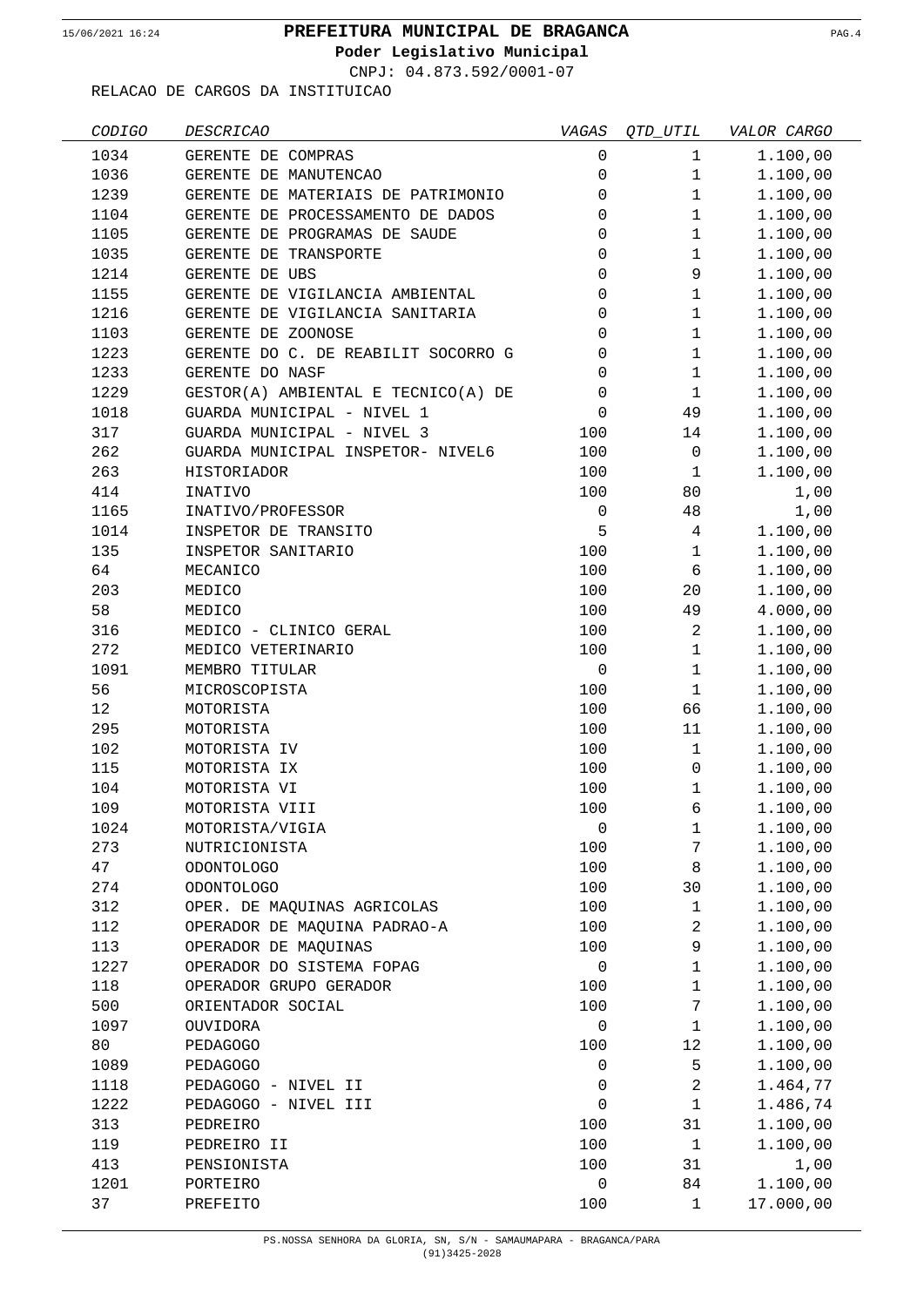**Poder Legislativo Municipal**

CNPJ: 04.873.592/0001-07

| CODIGO | <i>DESCRICAO</i>                    | VAGAS        | $QTD\_UTIL$    | VALOR CARGO |
|--------|-------------------------------------|--------------|----------------|-------------|
| 1094   | PREGOEIRO TITULAR                   | $\mathbf 0$  | $\mathbf{1}$   | 1.100,00    |
| 1078   | PRESIDENTE DA COMISSAO PERMANENTE D | 0            | $\mathbf{1}$   | 1.100,00    |
| 1080   | PROCURADOR(A) GERAL DO MUNICIPIO    | 1            | $\mathbf{1}$   | 6.000,00    |
| 1171   | PROF/ INFORMATICA EDUCATIVA         | $\Omega$     | 27             | 1.100,00    |
| 1170   | PROF/ATEND. EDUC. ESPEC.            | $\Omega$     | 32             | 1.100,00    |
| 1159   | PROF/AUX. DE SERV. OPERACIONAIS     | 0            | $\overline{2}$ | 1.100,00    |
| 1141   | PROF/DIRETOR DE LOGISTICA           | 0            | $\mathbf{1}$   | 1.100,00    |
| 1130   | PROF/DIRETORA DE RECURSOS HUMANOS   | 0            | $\mathbf{1}$   | 1.100,00    |
| 1109   | PROFESSOR - NIVEL ESPECIAL          | 0            | 84             | 1.443,12    |
| 1110   | PROFESSOR - NIVEL I                 | 0            | 255            | 1.443,12    |
| 1111   | PROFESSOR - NIVEL II                | 0            | 270            | 1.464,77    |
| 1112   | PROFESSOR - NIVEL III               | 0            | 12             | 1.486,74    |
| 1113   | PROFESSOR - NIVEL IV                | 0            | $\mathbf 0$    | 1.509,04    |
| 163    | PROFESSOR (A) DO MODULAR DE ENSINO  | 200          | 140            | 1.400,00    |
| 1041   | PROFESSOR DE EDUCACAO FISICA        | 0            | 4              | 1.100,00    |
| 1114   | PROFESSOR ED. FISICA - NIVEL I      | 0            | 7              | 1.443,12    |
| 1115   | PROFESSOR ED. FISICA - NIVEL II     | $\mathsf 0$  | 24             | 1.464,77    |
| 1116   | PROFESSOR ED. FISICA - NIVEL III    | $\mathbf 0$  | $\mathbf 0$    | 1.486,74    |
| 408    | PROFESSOR EDUCACAO FISICA           | 100          | 14             | 1.443,11    |
| 1025   | PROFESSOR EJA                       | 0            | 40             | 1.441,92    |
| 1022   | PROFESSOR(A)/DIRETOR(A)             | 0            | $\mathbf{1}$   | 1.179,15    |
| 1011   | PROFESSOR/ASSISTENTE ADMINISTRATIVO | $\mathbf 0$  | 34             | 1.100,00    |
| 1167   | PROF/TECNICO EDUCACIONAL            | 0            | 32             | 1.100,00    |
| 403    | PROF/VICE DIRETOR(A) ESCOLAR        | 100          | $\mathbf{1}$   | 1.179,15    |
| 275    | <b>PSICOLOGO</b>                    | 100          | 8              | 1.100,00    |
| 222    | <b>PSICOLOGO</b>                    | 100          | $\mathsf{3}$   | 1.100,00    |
| 132    | PSICOLOGO(A)                        | 100          | $\overline{4}$ | 1.100,00    |
| 1240   | RESP. PROGRAMA DE TRATAM. FORA DO D | 0            | $\mathbf{1}$   | 1.100,00    |
| 1200   | RESP. SETOR DE EMISSAO DE CTPS      | 0            | $\mathbf{1}$   | 1.100,00    |
| 1004   | RESPONSAVEL DE DEPARTAMENTO         | 5            | 5              | 1.100,00    |
| 1224   | RESPONSAVEL TECNICO                 | 0            | $\mathbf 1$    | 1.100,00    |
| 1043   | RESPONSAVEL TECNICO DA FOLHA DE PAG | 0            | $\mathbf{1}$   | 1.100,00    |
| 142    | SEC. DE AGRICULTURA                 | 100          | $\mathbf{1}$   | 6.000,00    |
| 97     | SEC. DE PLAN.E COORDENACAO GERAL    | 100          | 1              | 6.000,00    |
| 1142   | SECRETARIA DA SEMED                 | $\mathbf 0$  | $\mathbf{1}$   | 1.100,00    |
| 82     | SECRETARIO (A) DE GABINETE          | 100          | $\mathbf{1}$   | 6.000,00    |
| 503    | SECRETARIO (A) DE MEIO AMBIENTE     | $\mathbf{1}$ | $\mathbf{1}$   | 6.000,00    |
| 5      | SECRETARIO (A) ESCOLAR              | 100          | 50             | 1.100,00    |
| 1244   | SECRETARIO (A) ESCOLAR NIVEL II     | 0            | $\mathbf{1}$   | 1.100,00    |
| 99     | SECRETARIO DE AQUICULTURA E PESCA   | 100          | $\mathbf{1}$   | 6.000,00    |
| 143    | SECRETARIO DE FINANCAS              | 100          | $\mathbf{1}$   | 6.000,00    |
| 120    | SECRETARIO DE INFRA ESTRUTURA       | 100          | $\mathbf{1}$   | 6.000,00    |
| 139    | SECRETARIO DE SAUDE                 | 100          | $\mathbf{1}$   | 6.000,00    |
| 126    | SECRETARIO(A) DE ADMINISTRACAO      | 100          | $\mathbf{1}$   | 6.000,00    |
| 93     | SECRETARIO(A) DE CULTURA E DESPORTO | 100          | $\mathbf{1}$   | 6.000,00    |
| 161    | SECRETARIO(A) DE EDUCACAO           | 100          | $\mathbf 1$    | 6.000,00    |
| 28     | SECRETARIO(A) DE TRABALHO E PROMOCA | 100          | $\mathbf{1}$   | 6.000,00    |
| 314    | SERRALHEIRO                         | 100          | 3              | 1.100,00    |
| 6      | SERVENTE                            | 100          | 17             | 1.100,00    |
| 1072   | SUBCOMANDANTE DA GUARDA CIVIL       | 0            | $\mathbf{1}$   | 1.100,00    |
| 162    | SUPERVISOR (A)                      | 100          | 6              | 1.100,00    |
| 146    | TECNICO CAD. E LANC.                | 100          | $\mathbf{1}$   | 1.100,00    |
| 144    | TECNICO CAD. IMOBIL                 | 100          | $\mathbf{1}$   | 1.100,00    |
| 505    | TECNICO EDUCACIONAL                 | 0            | 25             | 1.100,00    |
|        |                                     |              |                |             |